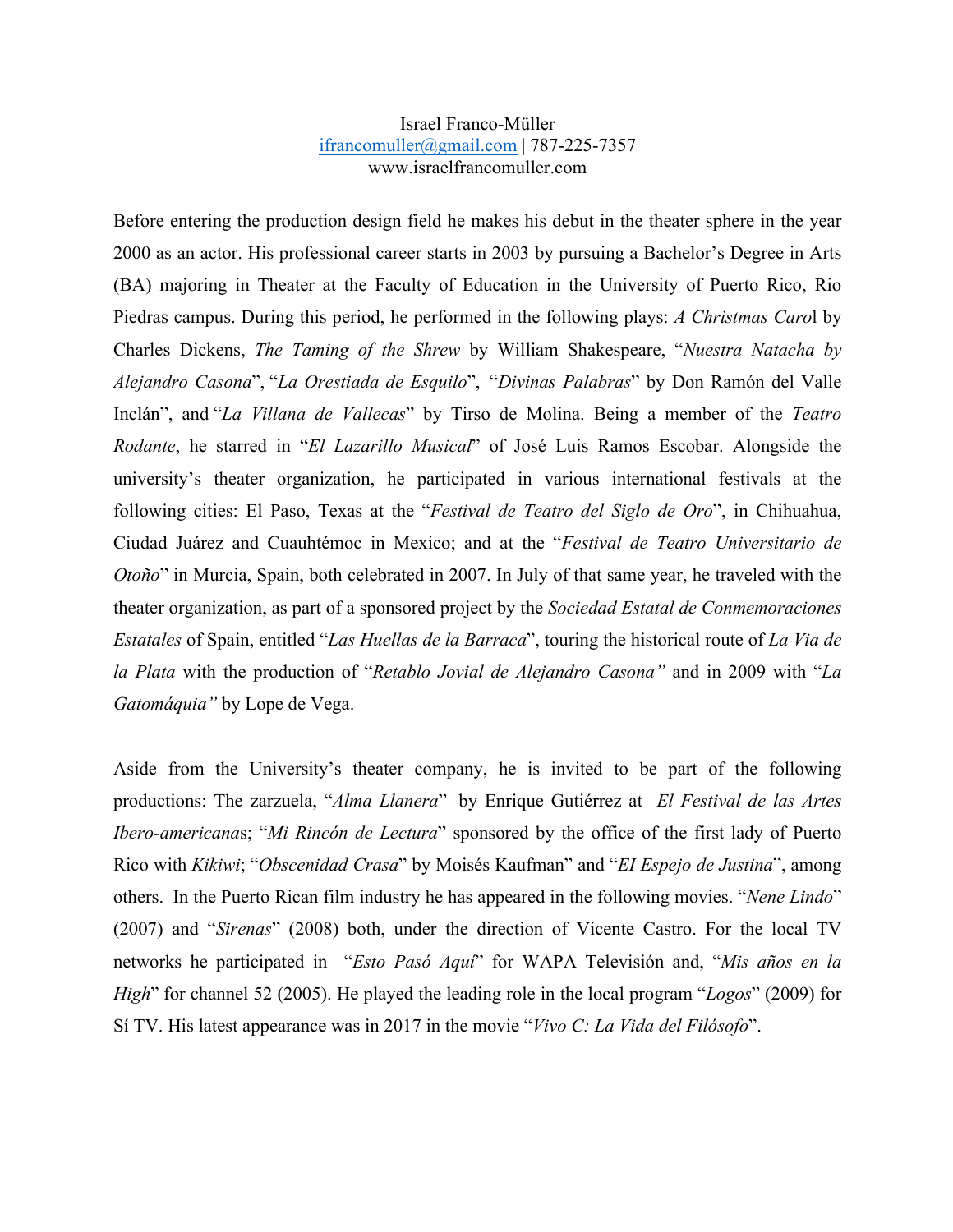While finishing his Bachelor's degree, he is commissioned to design his first piece: the scenography of a new musical version of the play "*El Lazarillo de Tormes*", diving into a new world that would become his domain. He perfects his newfound passion at the theater in the scenography, lighting and costume design branch by starting his post graduate studies with a Master's Degree (MFA) in Technical Theatrical Design in the Complutense University of Madrid, Spain from 2009 through February 2011 achieving a distinguished Honorable Mention. In August 2011, he then pursues a second Master's Degree (MA) in Acting Technique in Minsk, Bielorrusia. Decisively, in February 2016 he completes his third and final Master's Degree (MA) in Theater and Scenic Arts at the Complutense University of Madrid, Spain. Currently, he is undergoing studies conducive for his Doctoral Degree (PhD) in Theatrical Studies of the Faculty of Philology in the Complutense University of Madrid, Spain.

As an experienced designer in the set and lighting department, he has taken under his wing the production designs of the following renowned plays: "*El Lazarillo de Tormes*", "*Bodas de Sangre*", "*Don Quijote*", "*La Tía de Carlitos*", "*Desde Toledo a Madrid*", "*La ópera de los Tres Centavos*", "*El Caballero de Olmedo*", among others. His outstanding designs have been internationally recognized. In August 2011, he was part of the International Festival of Theatre Amateur de Girona (FITAG), in which he served as the technical director for the second year in a row for the Puerto Rican Theater collective invited as guests. The next year he jumps to northern Europe and partakes at the FRINGE Theater Festival in Edinburgh, Scotland designing the scenography and lighting for "*Platero y Yo*" of Juan Ramón Jiménez, work that was later nominated for nine categories by the ACTF (American College Theatre Festival Community) presented at the prestigious Kennedy Center. Following this milestone, in October 2016 he outspreads his already existing career in the European scenery as the lighting designer for "*Herejía de una Musa de Pía*" of Ramón de Paso, directed by Mariano de Paco, in the Lara Theatre in Madrid, Spain. And, as a set designer with the theatrical play "*Vita Brevis*" de Jostein Gaarder in the Romea Theatre in Murcia, Spain. Furthermore, he has also been engaged in music performances. On July 2019, he designed the lighting spectacle for the urban artist Chencho Corleone in the Cali Flow Festival taken place in the Pascual Guerrero stadium in Cali, Colombia.